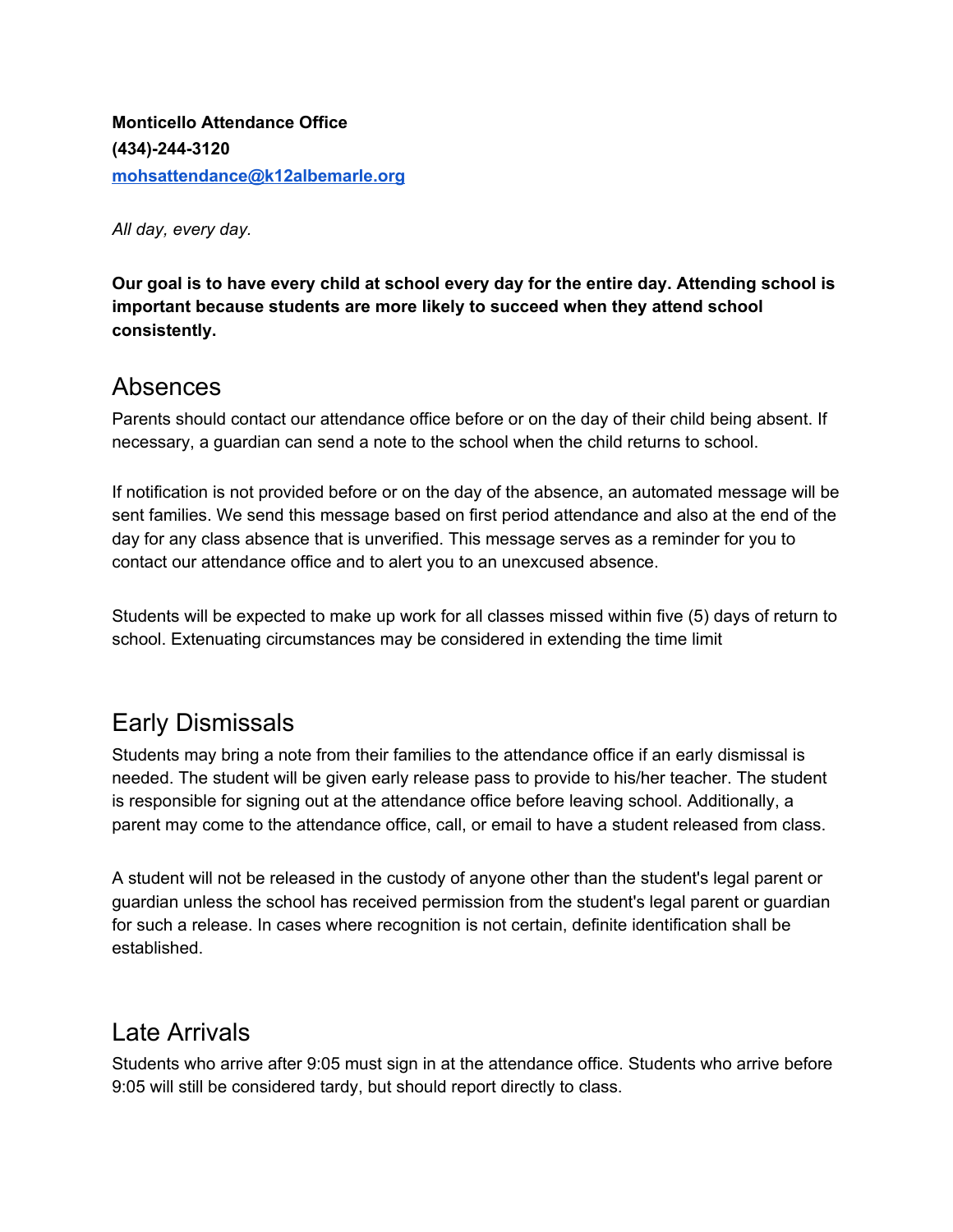Students who arrive late because of a late bus will be provided with a late bus pass. These tardies will be excused.

# **Tardies**

Being on time is an important life skill.

After 3 tardies to school or class, students will meet with their administrator who will issue a lunch detention. After the 6th tardy, the student will be assigned after school detention. After the ninth tardy, students will be assigned Saturday detention for each tardy.

# Class Absences

A student is considered absent if they miss more than 15 minutes of class. If a student accumulates more than 10 absences to a class, whether excused or unexcused, he/she will meet with an administrator. Per school board policy, the principal has the discretion to deny credit to any student who misses eight or more classes in a school year.

The following school-related absences do NOT count toward credit denial:

- Field trips or other school-sponsored activities
- Late buses
- College visits
- Pre-arranged absences due to religious reasons

A student who skips a class, will be assigned after school detention. This provides students with an opportunity to make-up for missed work and promotes good attendance and helps students learn responsibility.

# When should I send my child to school?

Send your child to school if

- he/she has a runny nose or just a little cough, but no other symptoms.
- he/she hasn't taken any fever reducing medicine for 24 hours, and hasn't had a fever during that time.
- he/she hasn't thrown up or had any diarrhea for 24 hours.

Keep your child at home if

- he/she has a temperature higher than 100 F even after taking medicine.
- he/she is throwing up or have diarrhea.
- he/she has eyes that are pink and crusty